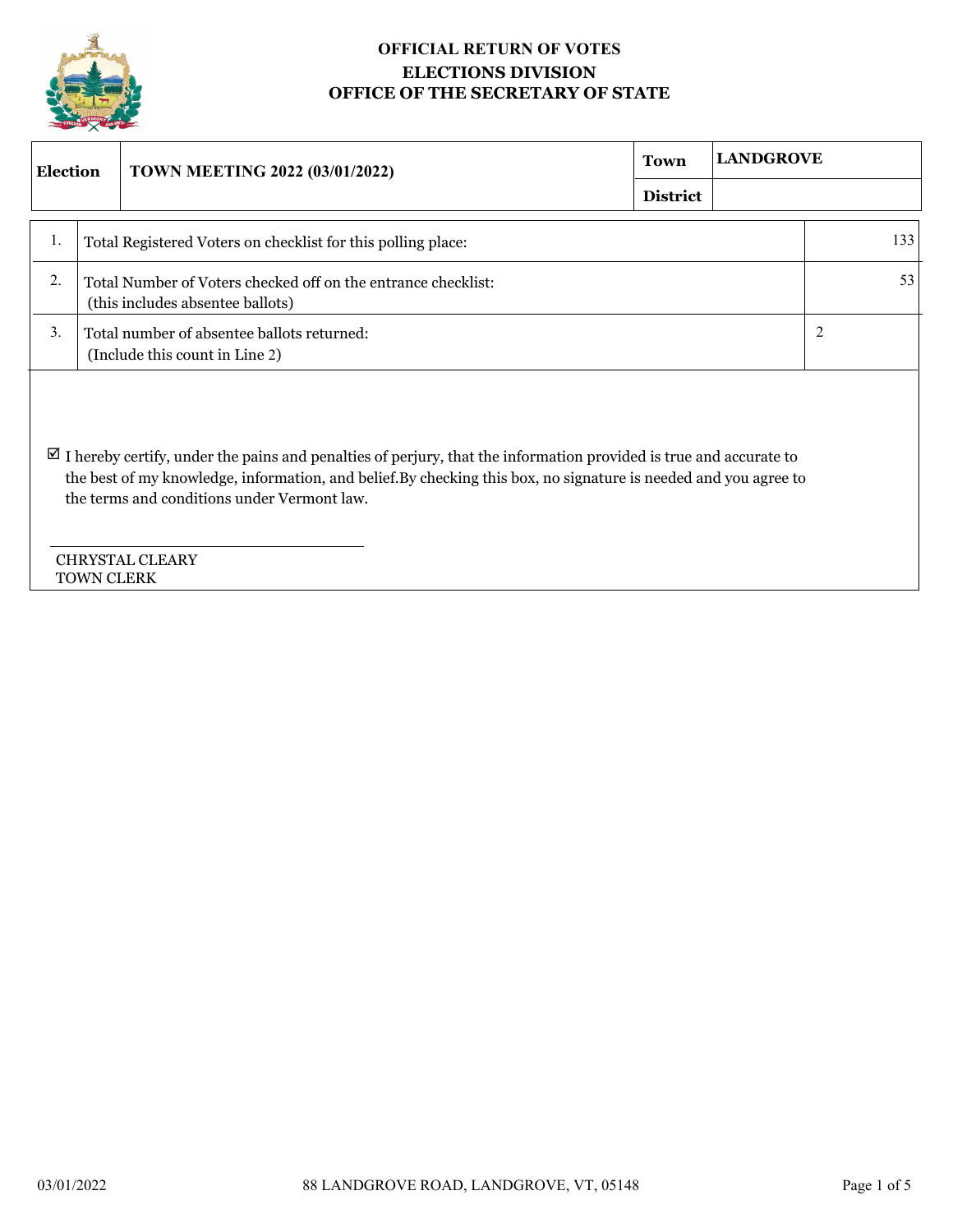| <b>OFFICIAL RETURN OF VOTES ENTRY</b> |                          |                 |                  |  |  |
|---------------------------------------|--------------------------|-----------------|------------------|--|--|
| <b>Election</b>                       | <b>TOWN MEETING 2022</b> | Town            | <b>LANDGROVE</b> |  |  |
|                                       |                          | <b>District</b> |                  |  |  |

| <b>Name on Ballot</b>        | <b>Party</b> | <b>Town of Residence</b> | <b>Vote Cast</b>           |
|------------------------------|--------------|--------------------------|----------------------------|
| <b>MODERATOR</b>             |              |                          | Vote for not more than ONE |
| CLAUDIA HARRIS               |              | LANDGROVE                | 52                         |
| <b>TOTAL WRITE IN COUNTS</b> |              |                          | $\theta$                   |
| OTHER WRITE IN COUNTS        |              |                          | $\left($                   |
| <b>OVERVOTES</b>             |              |                          | $\theta$                   |
| <b>BLANK VOTES</b>           |              |                          |                            |
| <b>TOTAL VOTES COUNTED</b>   |              |                          | 53                         |

| <b>TOWN CLERK</b>            | Vote for not more than ONE |    |
|------------------------------|----------------------------|----|
| <b>CHRYSTAL CLEARY</b>       | LANDGROVE                  | 53 |
| <b>TOTAL WRITE IN COUNTS</b> |                            |    |
| OTHER WRITE IN COUNTS        |                            |    |
| <b>OVERVOTES</b>             |                            |    |
| <b>BLANK VOTES</b>           |                            |    |
| <b>TOTAL VOTES COUNTED</b>   |                            | 53 |

| <b>TOWN TREASURER</b><br>Vote for not more than ONE |           |    |
|-----------------------------------------------------|-----------|----|
| ANDREA OGDEN                                        | LANDGROVE | 52 |
| <b>TOTAL WRITE IN COUNTS</b>                        |           |    |
| OTHER WRITE IN COUNTS                               |           |    |
| <b>OVERVOTES</b>                                    |           |    |
| <b>BLANK VOTES</b>                                  |           |    |
| <b>TOTAL VOTES COUNTED</b>                          |           | 53 |

| <b>SELECT BOARD MEMBER</b>   | Vote for not more than ONE |          |
|------------------------------|----------------------------|----------|
| JOHN OGDEN                   | LANDGROVE                  | 52       |
| <b>TOTAL WRITE IN COUNTS</b> |                            | $\Omega$ |
| OTHER WRITE IN COUNTS        |                            |          |
| <b>OVERVOTES</b>             |                            |          |
| <b>BLANK VOTES</b>           |                            | $\Omega$ |
| <b>TOTAL VOTES COUNTED</b>   |                            | 53       |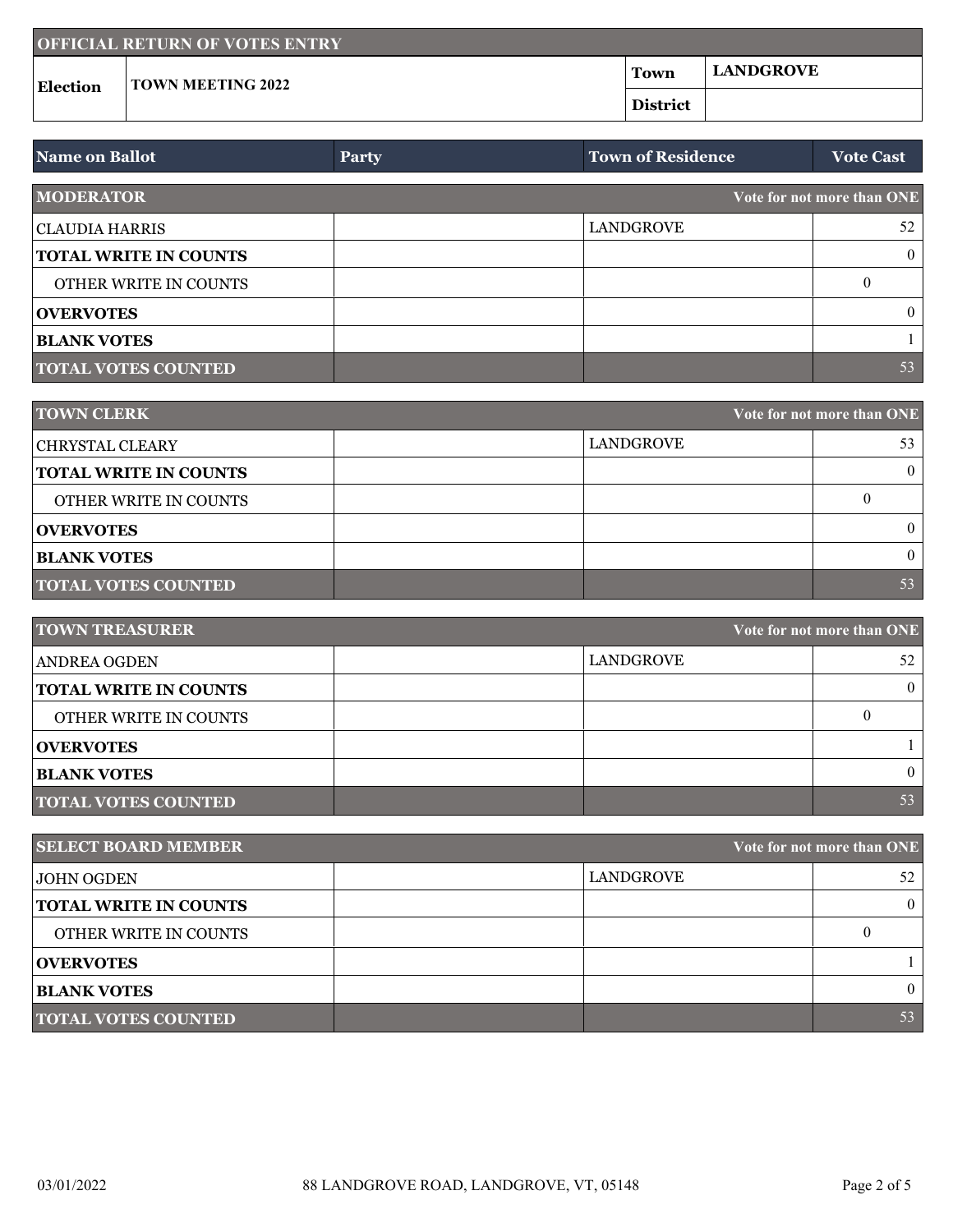| <b>OFFICIAL RETURN OF VOTES ENTRY</b> |                          |                 |                  |  |  |
|---------------------------------------|--------------------------|-----------------|------------------|--|--|
| <b>Election</b>                       | <b>TOWN MEETING 2022</b> | Town            | <b>LANDGROVE</b> |  |  |
|                                       |                          | <b>District</b> |                  |  |  |

| <b>Name on Ballot</b>        | <b>Party</b> | <b>Town of Residence</b> | <b>Vote Cast</b>           |
|------------------------------|--------------|--------------------------|----------------------------|
| <b>AUDITOR</b>               |              |                          | Vote for not more than ONE |
| <b>LIZA DEE</b>              |              | <b>LANDGROVE</b>         | 49                         |
| <b>TOTAL WRITE IN COUNTS</b> |              |                          | $\overline{0}$             |
| OTHER WRITE IN COUNTS        |              |                          |                            |
| <b>OVERVOTES</b>             |              |                          | $\theta$                   |
| <b>BLANK VOTES</b>           |              |                          | 4                          |
| <b>TOTAL VOTES COUNTED</b>   |              |                          | 53                         |

| <b>LISTER</b>                | Vote for not more than ONE |    |
|------------------------------|----------------------------|----|
| CHUCK SWEETMAN               | LANDGROVE                  | 53 |
| <b>TOTAL WRITE IN COUNTS</b> |                            |    |
| OTHER WRITE IN COUNTS        |                            |    |
| <b>OVERVOTES</b>             |                            |    |
| <b>BLANK VOTES</b>           |                            |    |
| <b>TOTAL VOTES COUNTED</b>   |                            | 53 |

| <b>CEMETERY COMMISSIONER</b><br>Vote for not more than ONE |           |          |
|------------------------------------------------------------|-----------|----------|
| <b>MAY BIGELOW</b>                                         | LANDGROVE | 49       |
| <b>TOTAL WRITE IN COUNTS</b>                               |           |          |
| GREG ECKHARDT (Write-in)                                   |           |          |
| JON BIGELOW (Write-in)                                     |           |          |
| OTHER WRITE IN COUNTS                                      |           |          |
| <b>OVERVOTES</b>                                           |           | $\theta$ |
| <b>BLANK VOTES</b>                                         |           |          |
| <b>TOTAL VOTES COUNTED</b>                                 |           | 53       |

| <b>COLLECTOR OF DELINQUENT TAXES</b><br>Vote for not more than ONE |           |    |
|--------------------------------------------------------------------|-----------|----|
| <b>ANDREA OGDEN</b>                                                | LANDGROVE | 52 |
| <b>TOTAL WRITE IN COUNTS</b>                                       |           |    |
| <b>OTHER WRITE IN COUNTS</b>                                       |           |    |
| <b>OVERVOTES</b>                                                   |           |    |
| <b>BLANK VOTES</b>                                                 |           |    |
| <b>TOTAL VOTES COUNTED</b>                                         |           | 53 |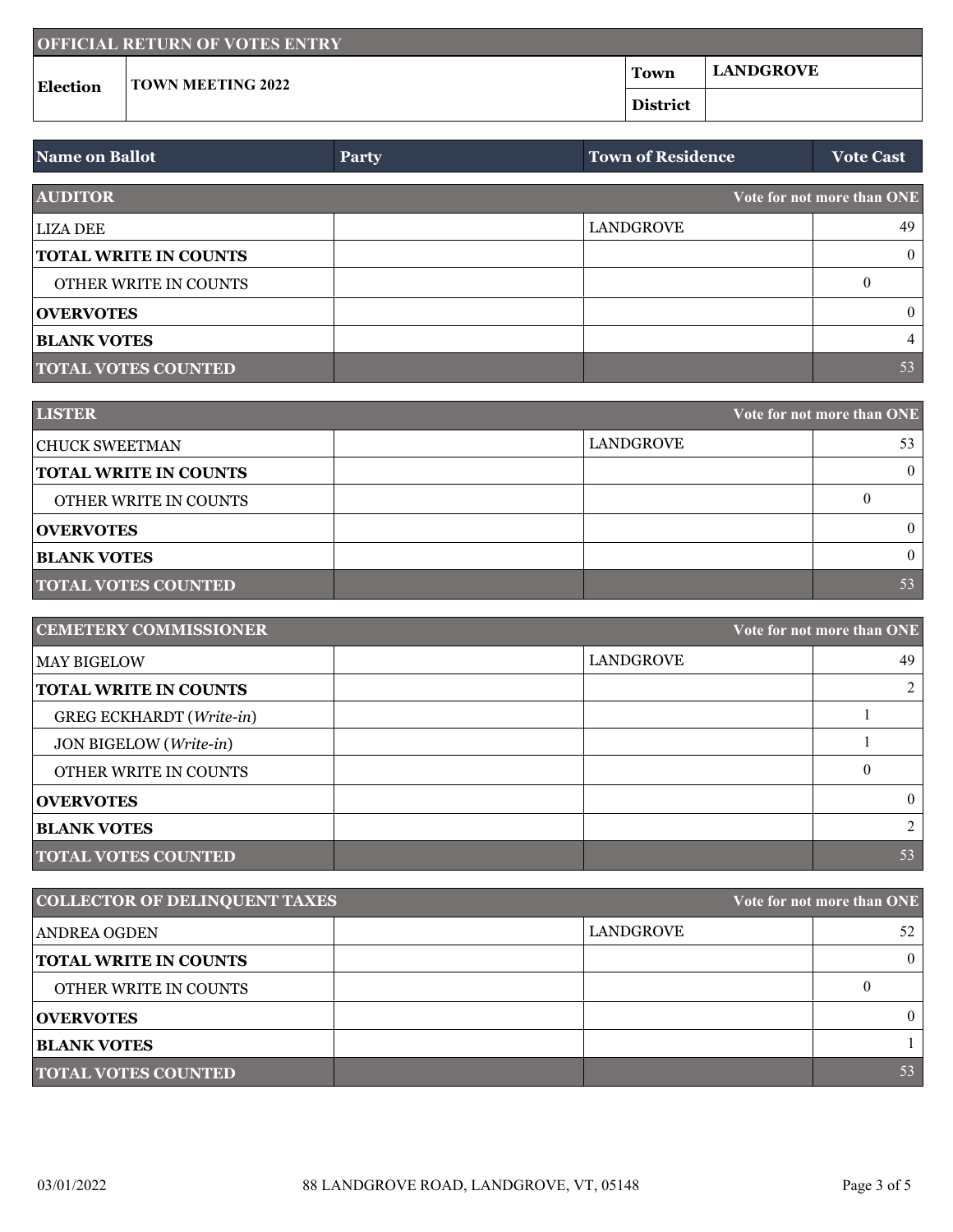| <b>OFFICIAL RETURN OF VOTES ENTRY</b> |                          |                 |                  |  |  |
|---------------------------------------|--------------------------|-----------------|------------------|--|--|
| <b>Election</b>                       | <b>TOWN MEETING 2022</b> | Town            | <b>LANDGROVE</b> |  |  |
|                                       |                          | <b>District</b> |                  |  |  |

| <b>Name on Ballot</b>                            | <b>Party</b> | <b>Town of Residence</b> | <b>Vote Cast</b> |
|--------------------------------------------------|--------------|--------------------------|------------------|
| <b>GRAND JUROR</b><br>Vote for not more than ONE |              |                          |                  |
| CLAUDIA HARRIS                                   |              | LANDGROVE                | 51               |
| <b>TOTAL WRITE IN COUNTS</b>                     |              |                          | $\theta$         |
| OTHER WRITE IN COUNTS                            |              |                          | $\left($         |
| <b>OVERVOTES</b>                                 |              |                          | $\theta$         |
| <b>BLANK VOTES</b>                               |              |                          | $\mathcal{D}$    |
| <b>TOTAL VOTES COUNTED</b>                       |              |                          | 53               |

| <b>TOWN CONSTABLE</b>        | Vote for not more than ONE |          |
|------------------------------|----------------------------|----------|
| JOHN D WILEY, JR             | LANDGROVE                  | 52       |
| <b>TOTAL WRITE IN COUNTS</b> |                            |          |
| OTHER WRITE IN COUNTS        |                            | $\left($ |
| <b>OVERVOTES</b>             |                            |          |
| <b>BLANK VOTES</b>           |                            |          |
| <b>TOTAL VOTES COUNTED</b>   |                            | 53       |

| <b>TRUSTEE OF PUBLIC FUNDS</b> |           | Vote for not more than ONE |
|--------------------------------|-----------|----------------------------|
| DICK ADAMS                     | LANDGROVE | 52                         |
| <b>TOTAL WRITE IN COUNTS</b>   |           | $\theta$                   |
| OTHER WRITE IN COUNTS          |           |                            |
| <b>OVERVOTES</b>               |           | $\theta$                   |
| <b>BLANK VOTES</b>             |           |                            |
| <b>TOTAL VOTES COUNTED</b>     |           | 53                         |

|                                                                                         |  |  | Vote for not more than ONE |
|-----------------------------------------------------------------------------------------|--|--|----------------------------|
| SHALL THE TOWN APPROPRIATE \$5,000 IN ONE-TIME FUNDING TO BUILD A STONE WALL AT THE NEW |  |  |                            |
| AND RECENTLY DEDICATED LANDGROVE VETERANS' MEMORIAL SITE BEHIND THE OLD CEMETERY?       |  |  |                            |
| THE STONE WALL WOULD BE BUILT IN FRONT OF THE TWO MAPLES BETWEEN THE MEMORIAL AND       |  |  |                            |
| LUERICH FIELD, ANY REMAINING FUNDS NOT USED FOR THE CONSTRUCTION OF THE WALL WOULD BE   |  |  |                            |
| PUT INTO THE CEMETERY COMMISSION'S OPERATING ACCOUNT.                                   |  |  |                            |
| <b>YES</b>                                                                              |  |  | 47                         |
| N <sub>O</sub>                                                                          |  |  | 4                          |
| <b>OVERVOTES</b>                                                                        |  |  | $\theta$                   |
| <b>BLANK VOTES</b>                                                                      |  |  | 2                          |
| <b>TOTAL VOTES COUNTED</b>                                                              |  |  | 53                         |